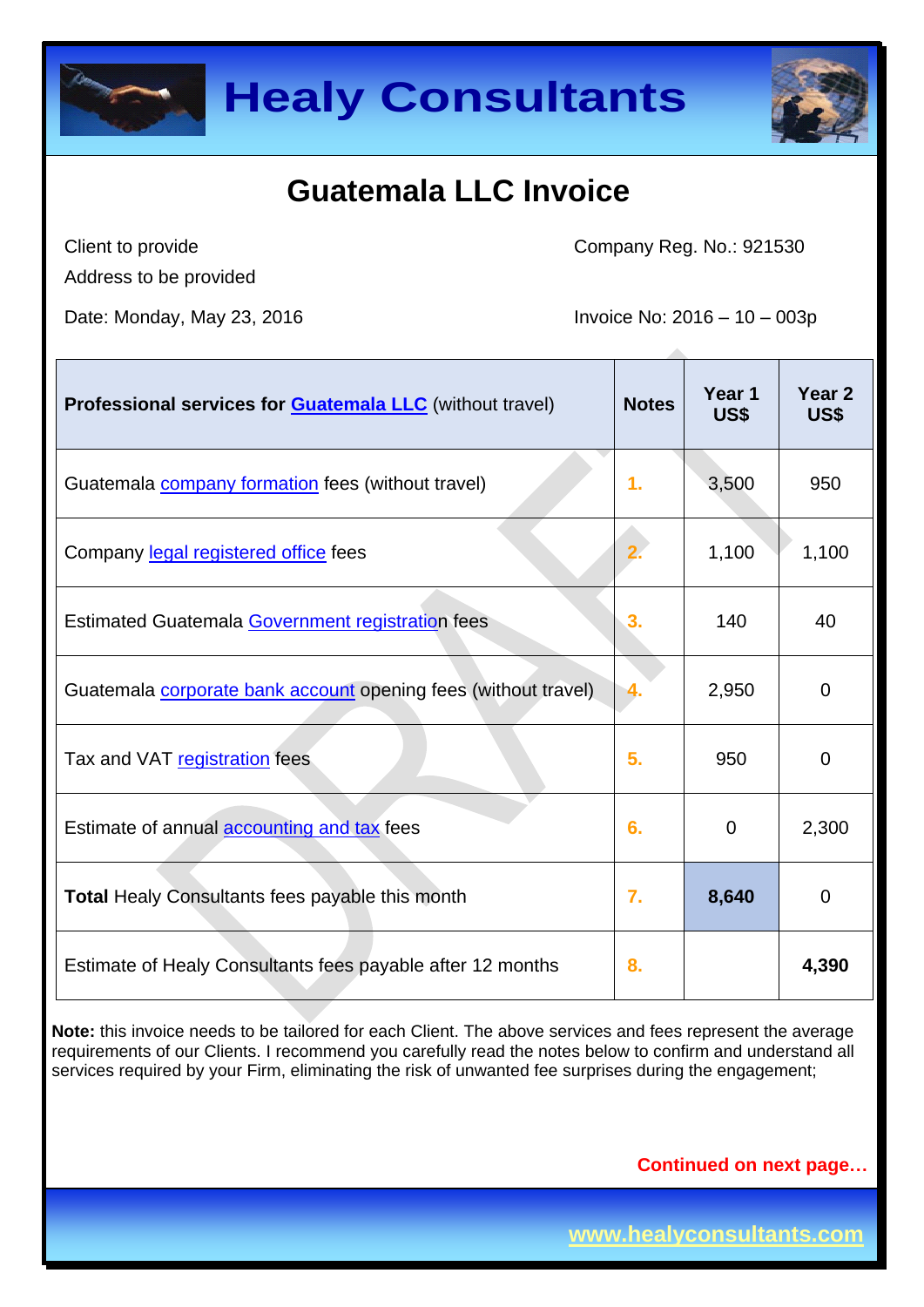



#### *Notes to invoice above*

**1.** Healy Consultants fees to efficiently and effectively complete Guatemala company registration within [five weeks](http://www.healyconsultants.com/guatemala-company-registration/fees-timelines/#timelines) (click link) by **i)** choosing the optimum regulatory license for our Client's business activities **ii)** reserving a company name with the [Registrar of Commercial Entities](http://www.registromercantil.gob.gt/webrm/) **iii)** settling our accountant and lawyer fees and **iv)** preparing a high quality company incorporation application for the [Registrar of Commercial Entities;](http://www.registromercantil.gob.gt/webrm/)

All [engagement fees](http://www.healyconsultants.com/company-registration-fees/) (click link) are agreed and paid up front and agree to the fees published on our country web pages. Consequently, there are no hidden fees, surprises or ambushes throughout the engagement. All engagement deadlines are agreed up front in the form of a [detailed](http://www.healyconsultants.com/index-important-links/example-project-plan/)  [project plan,](http://www.healyconsultants.com/index-important-links/example-project-plan/) mapping out [deliverables](http://www.healyconsultants.com/deliverables-to-our-clients/) by week throughout the engagement term;



Every week during the engagement, Healy Consultants will email our Client a [detailed status](http://www.healyconsultants.com/index-important-links/weekly-engagement-status-email/)  [update.](http://www.healyconsultants.com/index-important-links/weekly-engagement-status-email/) Our Client is immediately informed of engagement problems together with solutions. Your dedicated engagement manager is reachable by phone, Skype, live chat and email and will communicate in your preferred language;

- **2.** In accordance with [Guatemala Commercial Code](http://www.wipo.int/wipolex/en/text.jsp?file_id=333377) article 24, a limited liability company shall as from the date of its incorporation have a legal registered office in Guatemala, to which all official government communications and notices may be addressed. To comply with this statutory requirement, Healy Consultants' Guatemala office will be the registered office address for your company. Thereafter, this address will be used to receive government correspondence including **i)** tax letters **ii)** notice of the legal annual return; and **iii)** all government communications. Most of our Clients wish to place [Healy Consultants'](http://www.healyconsultants.com/corporate-outsourcing-services/company-secretary-and-legal-registered-office/) office [address](http://www.healyconsultants.com/corporate-outsourcing-services/company-secretary-and-legal-registered-office/) on invoices, contracts, websites and business cards;
- **3.** This fee is an estimate of government costs payable during the engagement. For transparency purposes, all government fee payments will be supported by original receipts and invoices. Examples of government costs include **i)** reserving a company name with the [Registrar of](http://www.registromercantil.gob.gt/webrm/)  [Commercial Entities](http://www.registromercantil.gob.gt/webrm/) **ii)** preparing a high quality company incorporation application for the [Registrar of Commercial Entities](http://www.registromercantil.gob.gt/webrm/) **iii)** issuance of the commercial license fees **iv)** Social Security Number issuance fees and authorization for accounting books and **v)** publication of the notice of incorporation in the Central American Gazette.

Following engagement completion, Healy Consultants will refund our Client any excess of funds received over actual Government costs paid;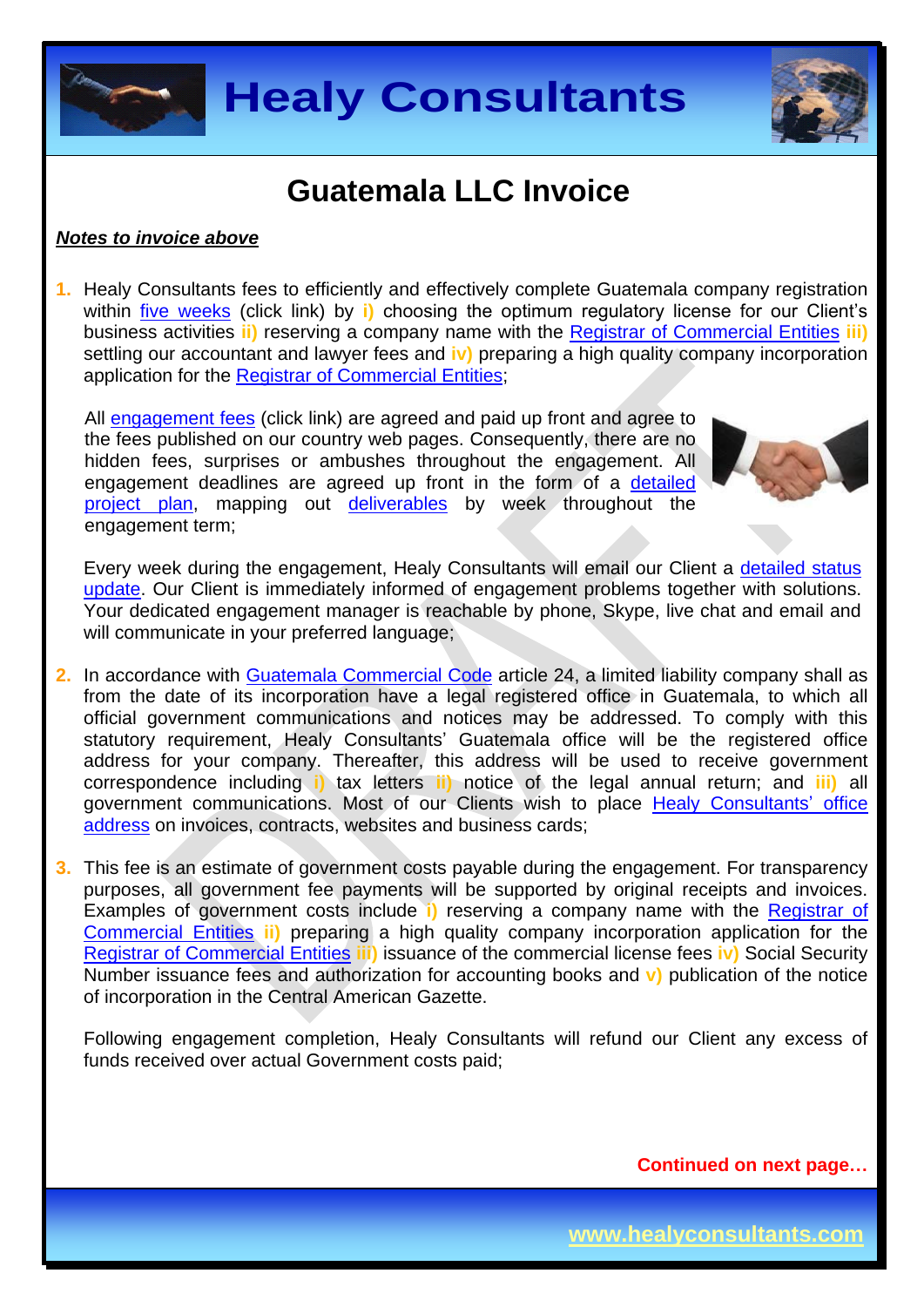



**4.** Healy Consultants will be pleased to open a Guatemala corporate bank account without our Client travel. It is a time consuming task, and Healy Consultants will shelter our Client from the associated administrative challenges. As you can appreciate, it is a difficult task to obtain bank account approval through a newly formed company when shareholders, directors and bank signatories reside overseas. Healy Consultants will prepare a business plan for the bank to optimize the probability of corporate bank account approval. Depending on our Client's business and nationality, there is a 20% probability the banks will request a bank signatory to travel for a one hour bank interview. Healy Consultants will try its best to negotiate with the bank for a travel exemption. If our Client must travel to Guatemala for corporate bank account opening, Healy Consultants will refund our Client US\$950;

If our Client is not comfortable with only a Guatemala corporate bank account, Healy Consultants will be pleased to open an additional [international corporate bank account](http://www.healyconsultants.com/international-banking/) (click link) outside of Guatemala. Examples include New York, Germany, Liechtenstein, Austria, Bulgaria, South Africa, Australia, London, South America or Dubai. All banks will be top tier banks in these countries with excellent internet banking services. Example of our global banking partners include HSBC, Standard Chartered Bank, Citibank, Barclays, Standard bank, ANZ bank, VTB bank, UBS and Credit Suisse;

The banks enjoys ultimate power of approval of corporate bank account applications. Consequently, guaranteed success is outside of Healy Consultants' control. What is inside our control is the preparation and submission of a high quality bank application that maximizes the likelihood of approval. To date, we enjoy a 100% approval record because of our global [banking relationships](http://www.healyconsultants.com/international-banking/corporate-accounts/) and determination.







Global banks continue to tighten corporate bank account opening procedures, their internal compliance departments completing more thorough due diligence of Clients. Consequently, our Clients should expect the bank account approval period to take up to 4 weeks. Furthermore, global banks now require evidence of proof of business in the country where the corporate bank account will be, including sales contracts or lease agreement;

**5.** In accordance with the [Guatemala Commercial Code,](http://www.wipo.int/wipolex/en/text.jsp?file_id=333377) each entity must register for corporate tax, VAT and social security registraion at the at the [Guatemala tax administration](../portal.sat.gob.gt/) and the [Social Security Authority;](http://www.igssgt.org/)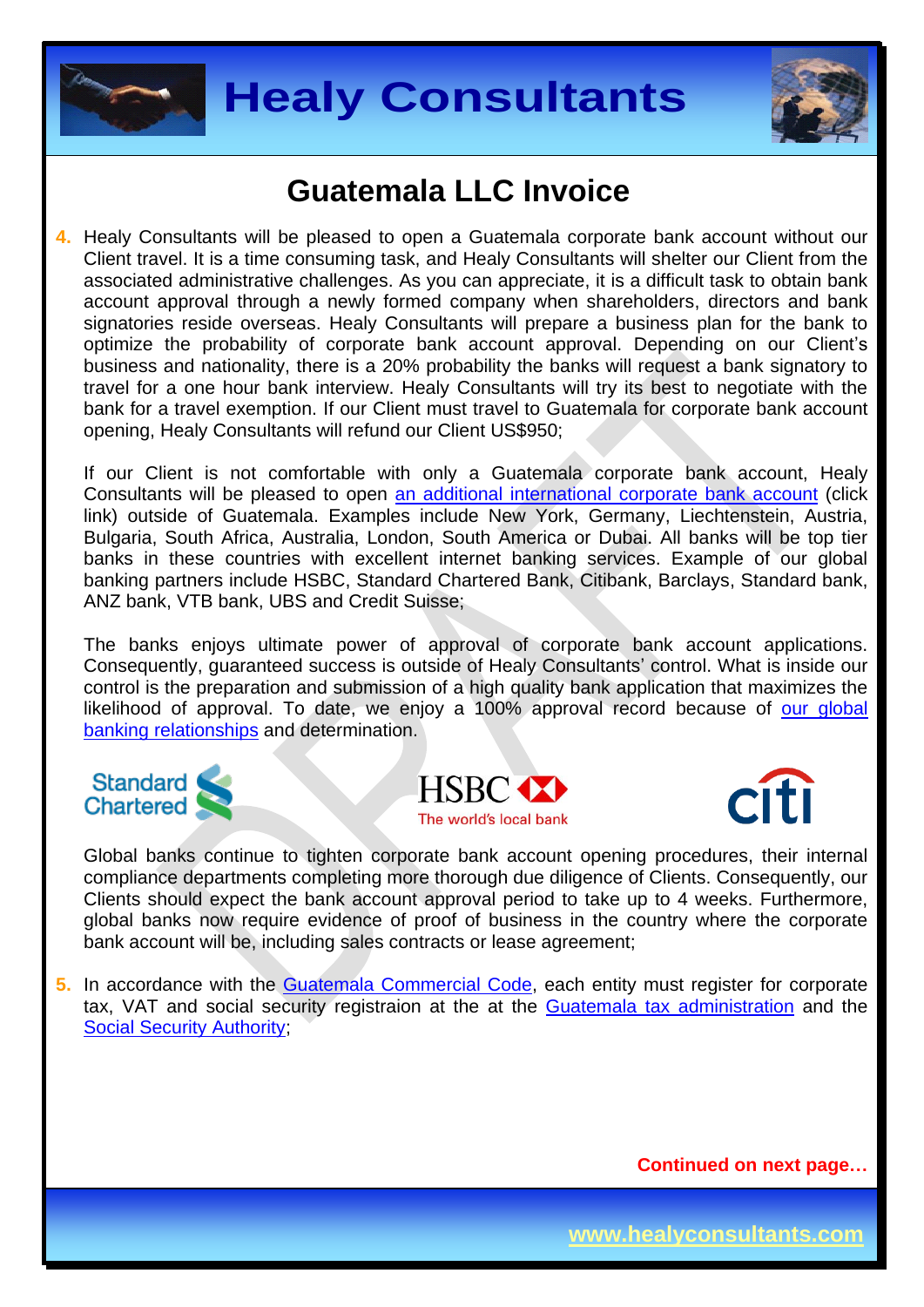



**6.** For an active trading company, these accounting and tax fees are an estimate of Healy Consultants fees to effectively discharge your annual company accounting and tax obligations. Following receipt of a set of draft accounting numbers from your company, Healy Consultants will more accurately advise accounting and tax fees. For a dormant company, Healy Consultants fees are only US\$950;



- **7.** All fees quoted in this invoice correspond to fees quoted [on Healy Consultants'](http://www.healyconsultants.com/company-registration-fees/) website. Please review this invoice carefully to identify errors. During the rush of the business day, it is possible that Healy Consultants inadvertently made fee calculation errors, typing errors or omitted services or omitted historic fee payments from Clients. In the unfortunate event you identify invoice errors, please revert to me directly re the same. I apologize in advance if I or my staff made invoice errors;
- **8.** Assuming our Clients re-engage Healy Consultants in year 2, this fee is an estimate of the fees payable next year, 12 months after the date of company registration;
- **9.** The fees quoted in this invoice are a prediction of the fees required to efficiently and effectively complete this engagement in a timely manner. If during the engagement Healy Consultants realizes that the project is more complex than anticipated, requiring a large additional investment of time, my Firm will revert to request additional fees. If Healy Consultants completes the engagement faster and more easily than expected, Healy Consultants is happy to refund some fees to our Client;
- **10.** Engage Healy Consultants to [project manage](http://www.healyconsultants.com/project-manage-engagements/) business set up in every country on the planet. We are the best in the [world](http://www.healyconsultants.com/best-in-the-world/) at what we do, timely completing [the A to Z](http://www.healyconsultants.com/a-to-z-of-business-set-up/) of every country engagement;
- 11. In accordance with the [Guatemala Commercial Code,](http://www.wipo.int/wipolex/en/text.jsp?file_id=333377) article 81, the issued share capital of GTQ2,000 (equivalent to US\$260) must be deposited to the company bank account prior to company incorporation. To optimize engagement efficiency and minimize delays, Healy Consultants is happy to deposit these funds on behalf of our clients;
- **12.**In accordance with the Guatemala Commercial Code, each Guatemala limited liability company must have **i)** one individual director or **ii)** one legal representative (locally known as the trade auxiliary) ordinarily resident in Guatemala. If required, Healy Consultants will be pleased to provide your firm with a professional nominee legal representative in Guatemala. Our fee amounts to US\$6,600 per annum;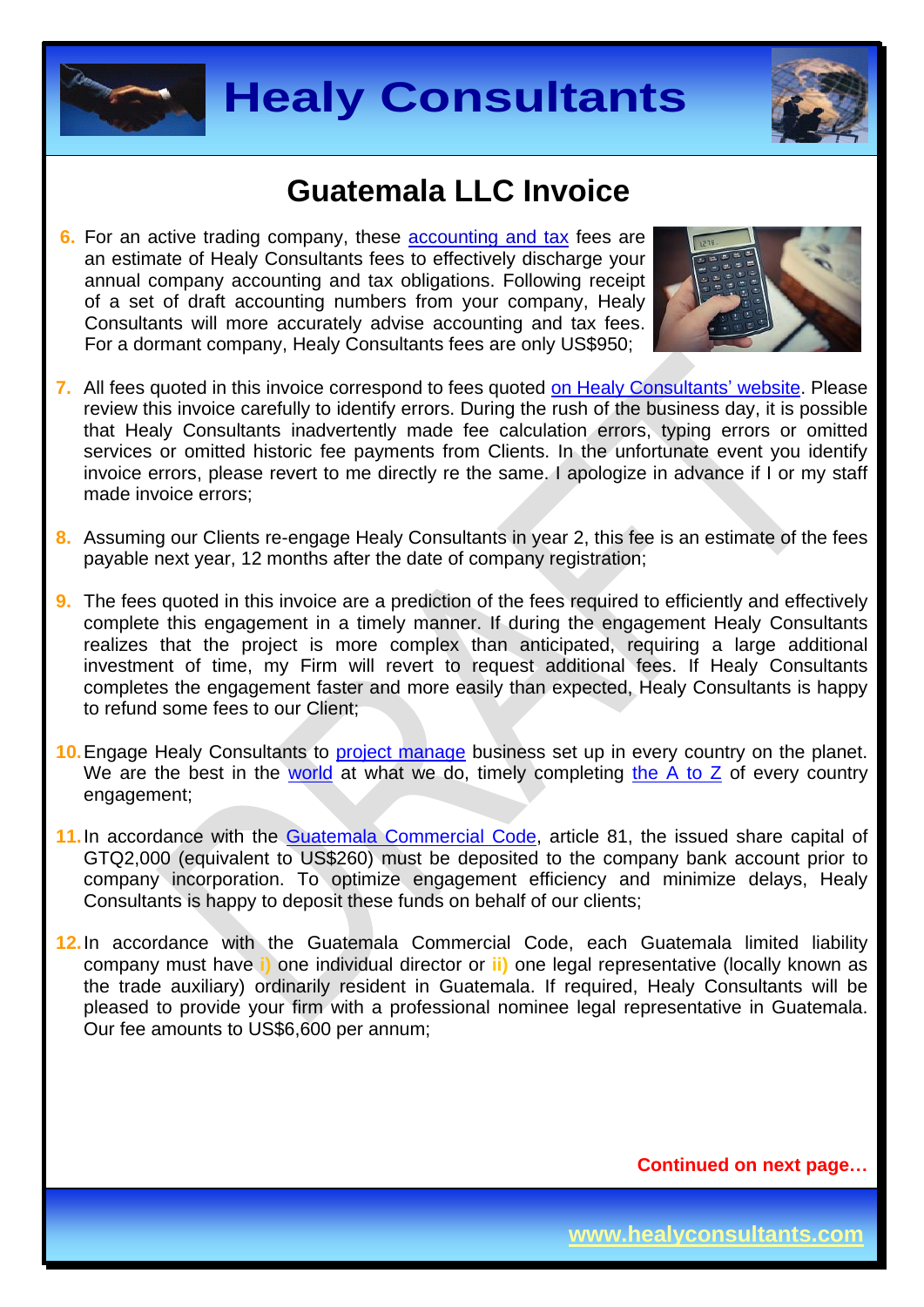



**13. If our Client and Healy Consultants properly plan this engagement,** our Clients' will *not* have to travel during this engagement. Healy Consultants will efficiently complete company registration and corporate bank account opening in a timely manner without our Client presence. Instead, our Client will need to **i)** sign and get documents legalized in the embassy in their country of origin and **ii)** courier the originals to Healy Consultants office;



- **14.** Depending on our Client's business and nationality, the Guatemala Government may require a special regulatory license to carry on your business in the country. Healy Consultants will assist our Client secure license approval. There may be additional engagement fees. However, the Government enjoys ultimate power of approval of company registrations and business licenses;
- **15.** If our Client requires non-resident nominee shareholder and director services [\(click link\),](http://www.healyconsultants.com/corporate-outsourcing-services/nominee-shareholders-directors/) Healy Consultants will be pleased to assist. Our fee for professional, passive nominee non-resident corporate shareholder amounts to US\$2,100 per annum. Our fee to be both non-resident nominee director and shareholder amounts to US\$6,600 per annum. Being the sole shareholders and sole director of a Client's company exposes Healy Consultants to reputation, litigation and financial risk;
- 16. If required, Healy Consultants will be pleased to assist your firm to secure employee [visa](http://www.healyconsultants.com/corporate-advisory-services/) approvals. Our fee is US\$2,950 for the first employee, US\$1,950 for the second employee, US\$950 per employee thereafter. Our employee visa fees includes preparation of a quality visa application and submitting to the correct Government immigration officers. The Government enjoys ultimate power of approval of visa applications. Consequently, guaranteed success is outside of Healy Consultants' control. What is inside our control is the preparation and submission of a high quality immigration visa application that maximizes the likelihood of visa approval;
- **17.** Some of our Clients request Healy Consultants to provide temporary shared [office space](http://www.healyconsultants.com/virtual-office/) for 6 months until their preferred business premises is found. If your Firm requires this service, our one-time fee is US\$950. Monthly rental thereafter is paid directly to the landlord, independently of Healy Consultants;
- **18.** It is important our Clients are aware of their personal and corporate tax obligations in their country of residence and domicile. Let us know if you need Healy Consultants help to clarify your local and international annual tax reporting obligations;
- 19. Some of our Clients' engage Healy Consultants to [recruit \(click link\)](http://www.healyconsultants.com/corporate-outsourcing-services/how-we-help-our-clients-recruit-quality-employees/) local employees. We have a lot of experience in this area and we are quite skilled at securing quality candidates for our Clients';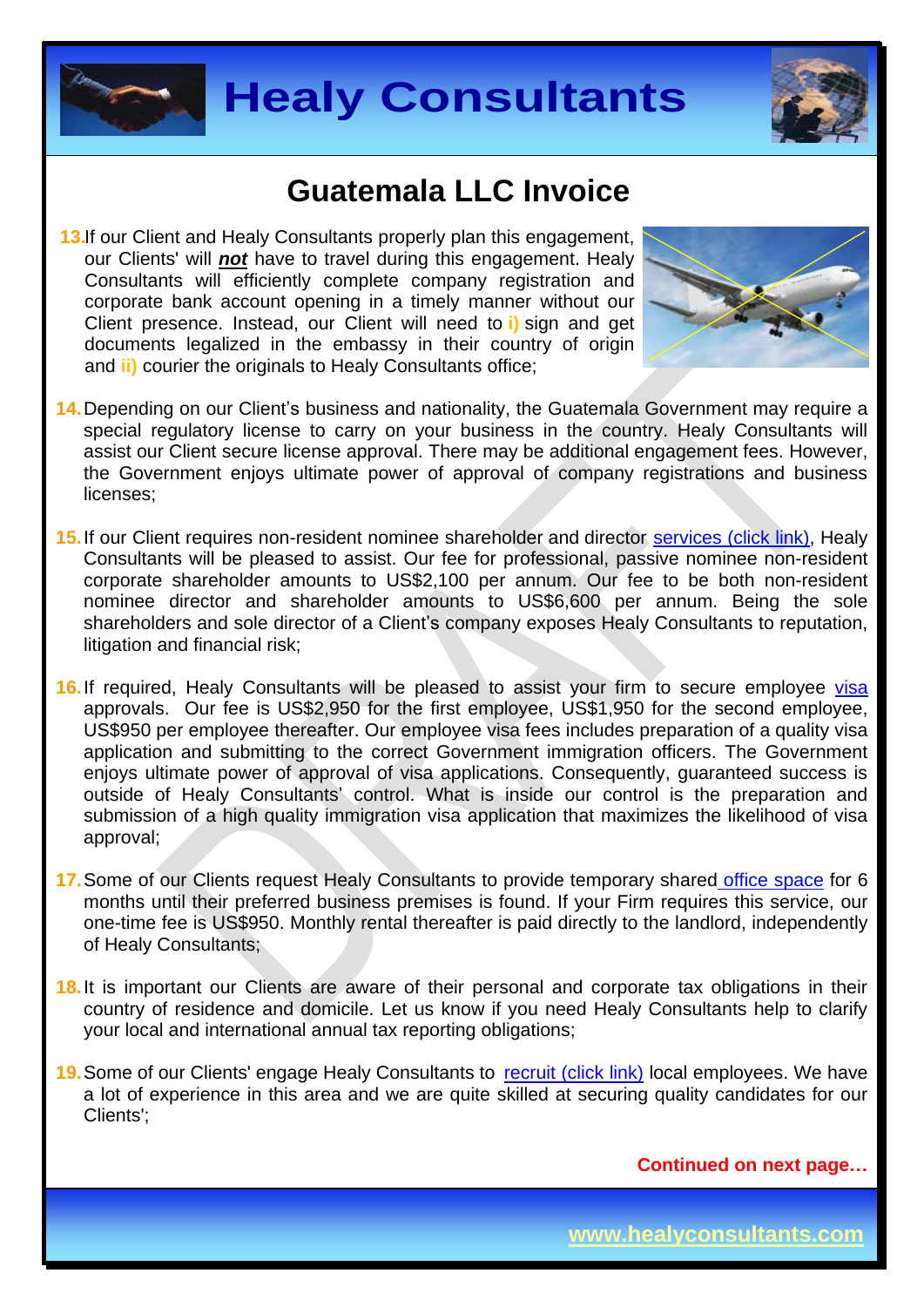



- **20.** Monthly, quarterly and mid-year Government tax obligations include **i)** monthly payroll reporting and social security contributions to the [Guatemala Social Security Authority](http://www.igssgt.org/) **ii)** advance quarterly corporate income tax payments and **iii)** monthly or quarterly VAT returns filing to the [Guatemala Tax Authority.](http://portal.sat.gob.gt/sitio/) If you need our help, Healy Consultants can complete monthly Government reporting for a monthly fee of US\$860. Healy Consultants' monthly support will include **i)** receive in dropbox the monthly invoices from our client **ii)** label monthly bank statement transactions **iii)** preparation and submission of VAT returns and **iv)** submission of monthly employee payroll reporting;
- 21. Some of our Clients' require an *immediate [country] solution*. With this strategy, within a day Healy Consultants can supply our Client **i)** an existing dormant Guatemala company number and **ii)** an already approved Guatemala corporate bank account number and **iii)** a business address. Turnkey solutions are attractive to those entrepreneurs who wish to immediately close a country deal, sign a contract or invoice a customer;
- **22.** During the engagement, shareholders and directors' documents may need to be translated into Spanish before the Government and Bank approves company registration and corporate bank account opening respectively. Consequently, our Client should budget for possible additional translation and embassy attestation fees. Either our Client or Healy Consultants can complete this administrative task;

As always, Healy Consultants will negotiate with all third parties to eliminate or reduce additional engagement costs. For transparency purposes, all third party fee payments will be supported by original receipts and invoices. Examples of possible third party payments include **i)** embassy fees **ii)** notary public costs **iii)** official translator fees;

- 23.As stipulated on our [business website](http://www.healyconsultants.com/) and in section 3 of our engagement letter, Healy Consultants will only commence the engagement following **i)** settlement of our fees and **ii)** completion and signing of our legal engagement letter;
- 24. Healy Consultants will only incorporate your company after 75% of due diligence [documentation](http://www.healyconsultants.com/due-diligence/) is received by email. Healy Consultants will only open a corporate bank account after 100% of the Client's original due diligence documentation is received by courier;
- 25. During the annual renewal engagement with our Client, our in-house Legal and Compliance [Department \(click link\)](http://www.healyconsultants.com/about-us/key-personnel/cai-xin-profile/) reviews the quality and completeness of our Client file. Consequently, Healy Consultants may revert to our Client to ask for more up to date due diligence [documentation;](http://www.healyconsultants.com/due-diligence/)
- **26.** To assist our Clients to minimize foreign exchange costs, we offer the payment in SG\$, Euro, Pounds or US\$. Kindly let me know in which currency your Firm prefers to settle our fees and I will send an updated invoice, thank you:

**Continued on next page…**

**www.healyconsultants.com**